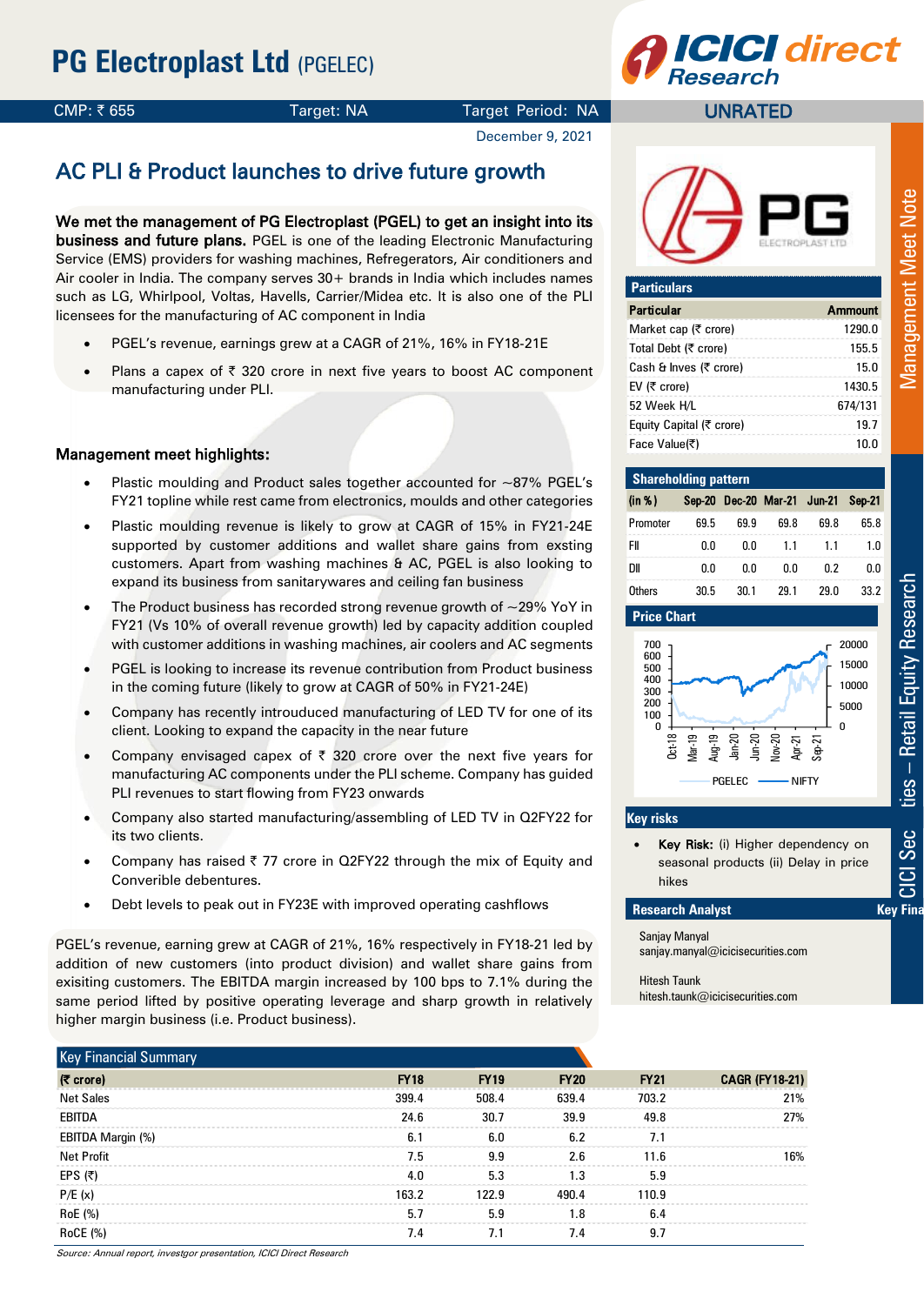## Management meet highlights

- Started operations in 1977, PGEL is one of the leading players in India in Electronics Manufacturing Services. It is a diversified EMS providing OEM and ODM solutions for complete product and component manufacturing. PGEL manufactures plastic moulded components, sheet metal components, printed circuit board assemblies, finished product assemblies, tools and dies, and specialized air conditioner components
- Company has total 6 manufacturing units and it is providing manufacturing services to 30+ Indian and global brands
- Plastic moulding business segment contributes  $~60\%$  in PGEL's topline in FY21 followed by product, electronics and mould & others segment revenue contributions of 27%, 6% and 7% respectively
- The plastic moulding segment includes manufacturing of plastic body for consumer appliances such as washing machines, room air conditioners, refregeratos, ceiling fans and sanitary ware products.
- Plastic moulding revenue is likely to grow at CAGR of 15% in FY21-24E supported by customer additions and wallet share gains from exsting customers. Apart from washing machines & AC, PGEL is also looking to expand its business from sanitarywares and ceiling fan business.
- Under the Product segment the company provides ODM services for product such as Air cooler, Washing machines and Room air conditioners.
- The Product business has recorded a strong revenue growth of  $\sim$ 29% YoY in FY21 (Vs 10% revenue growth) led by capacity addition and customer addition in all three product categories.
- PGEL's AC manufacturing capacity includes 1.25lakh units/month of IDU and 50,000 units/months of ODU. The company is also going to manufacture AC components such as control assemblies for IDU/ODU, cross flow fans, Heat Exchangers, Sheet metal components, Plastic moulding components all under the PLI scheme. It has envisaged  $\bar{\tau}$  321 crore investment plan over the next five years to boost component manufacturing capcity.
- The company is confident of touching minimum incremental revenue target each year under the PLI guideline (i.e ₹ 250 crore, ₹ 500 crore, ₹ 750 crore, ₹1000 crore and ₹ 1250 crore through FY23 to FY27).
- PGEL is looking to increase its revenue contribution from Product business in the coming future (the segment likely to grow at CAGR of 50% in FY21- 24E). Despite passing on PLI benefits to customers, the company is likely to maintain overall EBITDA margin at 7% through positive operating leverage and increasing revenue from ODM services.
- The company also started manufacturing/assembling of LED TV in Q2FY22 for its two clients. It has tied-up with one of the Chinese company for tech know how and designing of LED TVs. The production will ramp up from Q4FY22 onwards.
- Company has raised  $\overline{\zeta}$  77 crore in Q2FY22 through the mix of Equity and Converible debentures. The fund will be used against company's ₹120 crore capex plan in FY22.
- The company/management has no future plans for equity dilutions. And the future capex will be funded through mix of internal accurals and debt. The company believes that its debt level may peak out from FY23 onwards.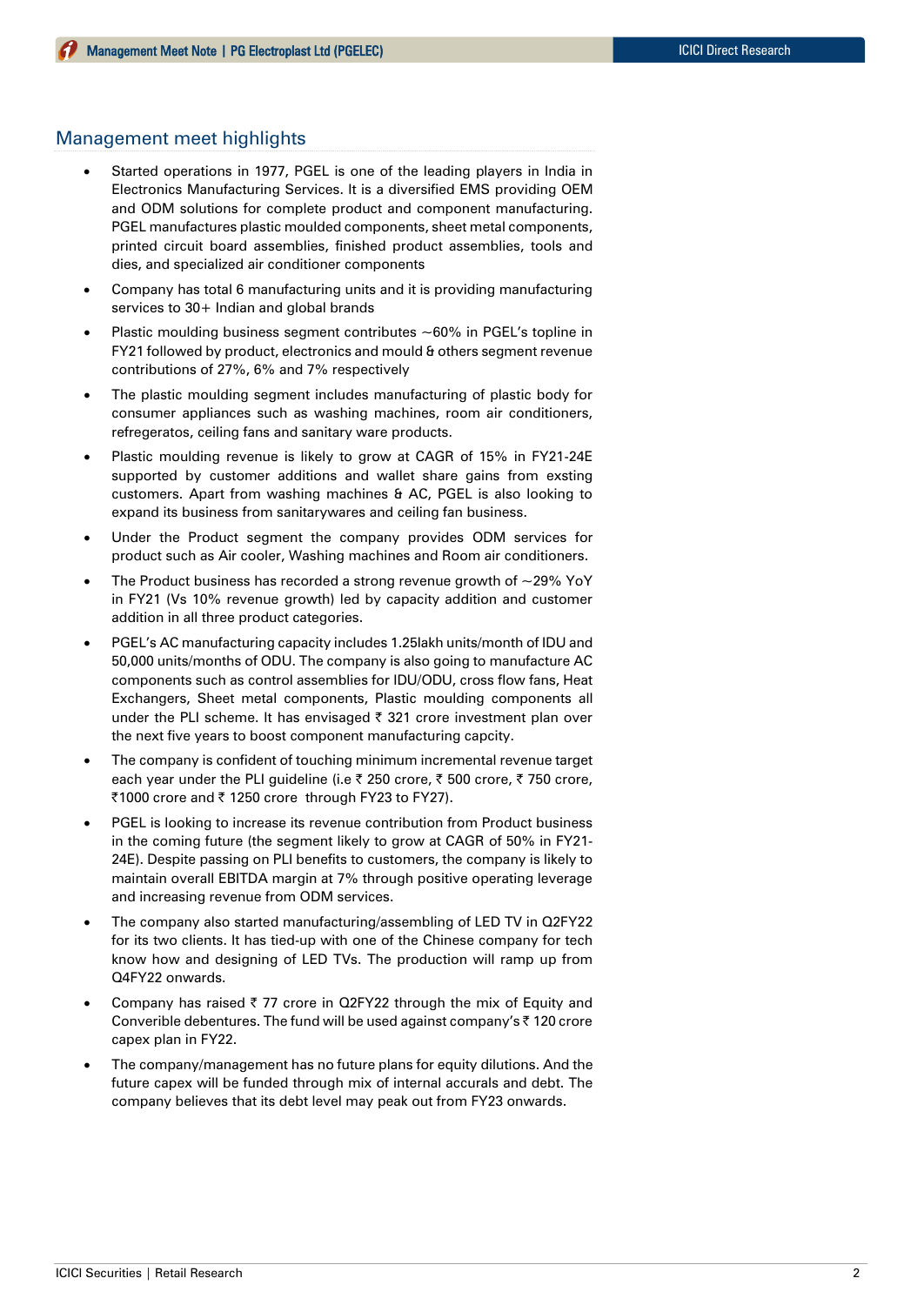## **Management Meet Note | PG Electroplast Ltd (PGELEC)** ICICI Direct Research

Exhibit 1: Segment wise revenue share in FY20



Exhibit 2: Segment wise revenue share in FY21



Source: Company, ICICI Direct Research





Source: Company, ICICI Direct Research

Exhibit 5: PAT & PAT margin movement 7.5 တ<br>တ 2.6 .<br>Σ 0.0 0.5 1.0 1.5 2.0 2.5 0.0 2.0 4.0 6.0 8.0 10.0 12.0 14.0 FY18 FY19 FY20 FY21 (| crore) **EXECUTE:** PAT (₹ crore) PAT margin (%)

Source: Company, ICICI Direct Research

0.0 10.0 20.0 30.0 40.0 50.0

(| crore)

(%)

24.6



Source: Company, ICICI Direct Research

Source: Company, ICICI Direct Research

Exhibit 4: EBITDA & EBITDA margin movement 60.0

<u>ఇ</u>,

39.9

49.8

FY21

5.4 5.6 5.8 6.0  $_{6.2}^{\circ}$   $_{\odot}^{\circ}$ 6.4 6.6 6.8 7.0 7.2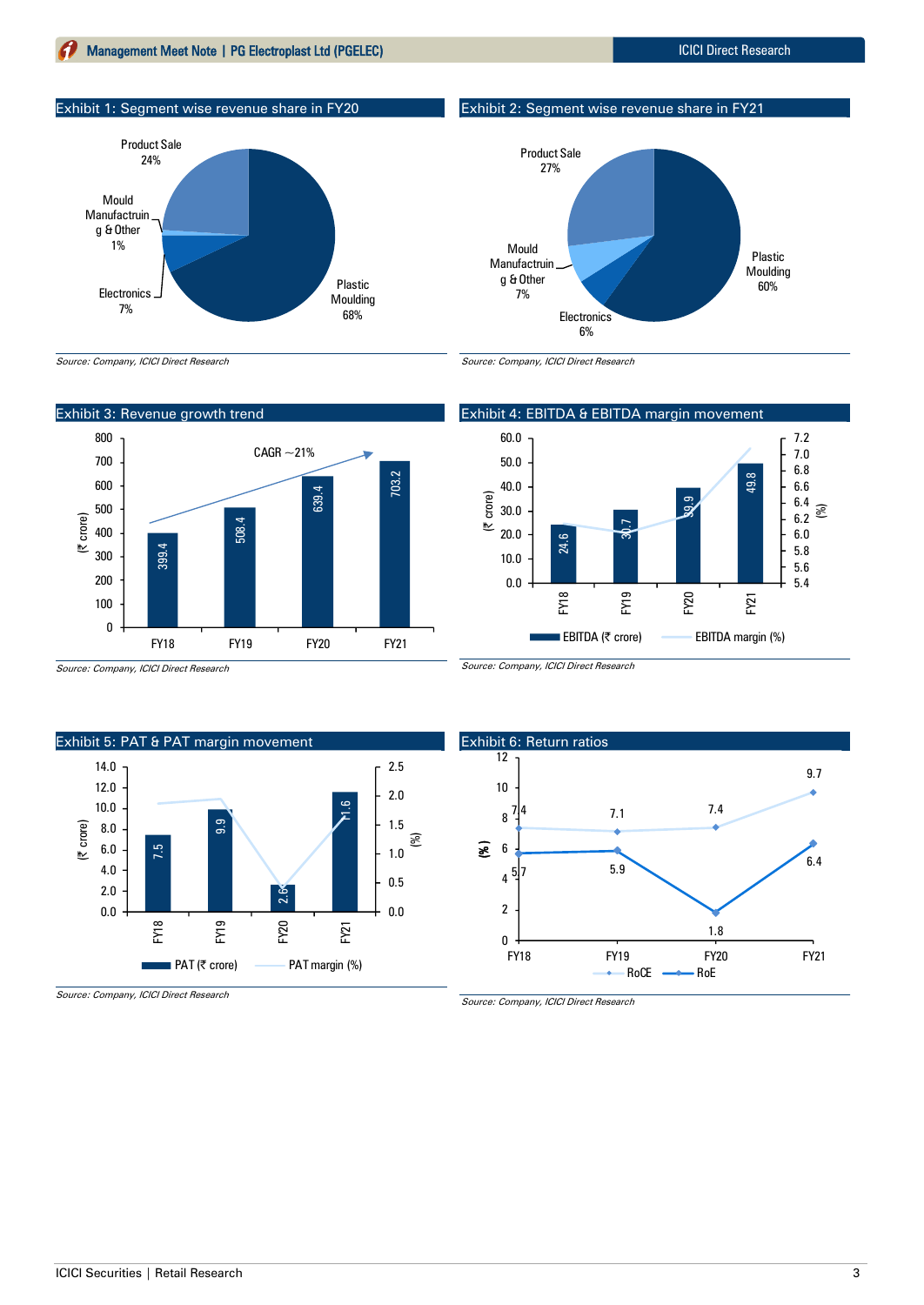



Source: Company, ICICI Direct Research



Source: Company, ICICI Direct Research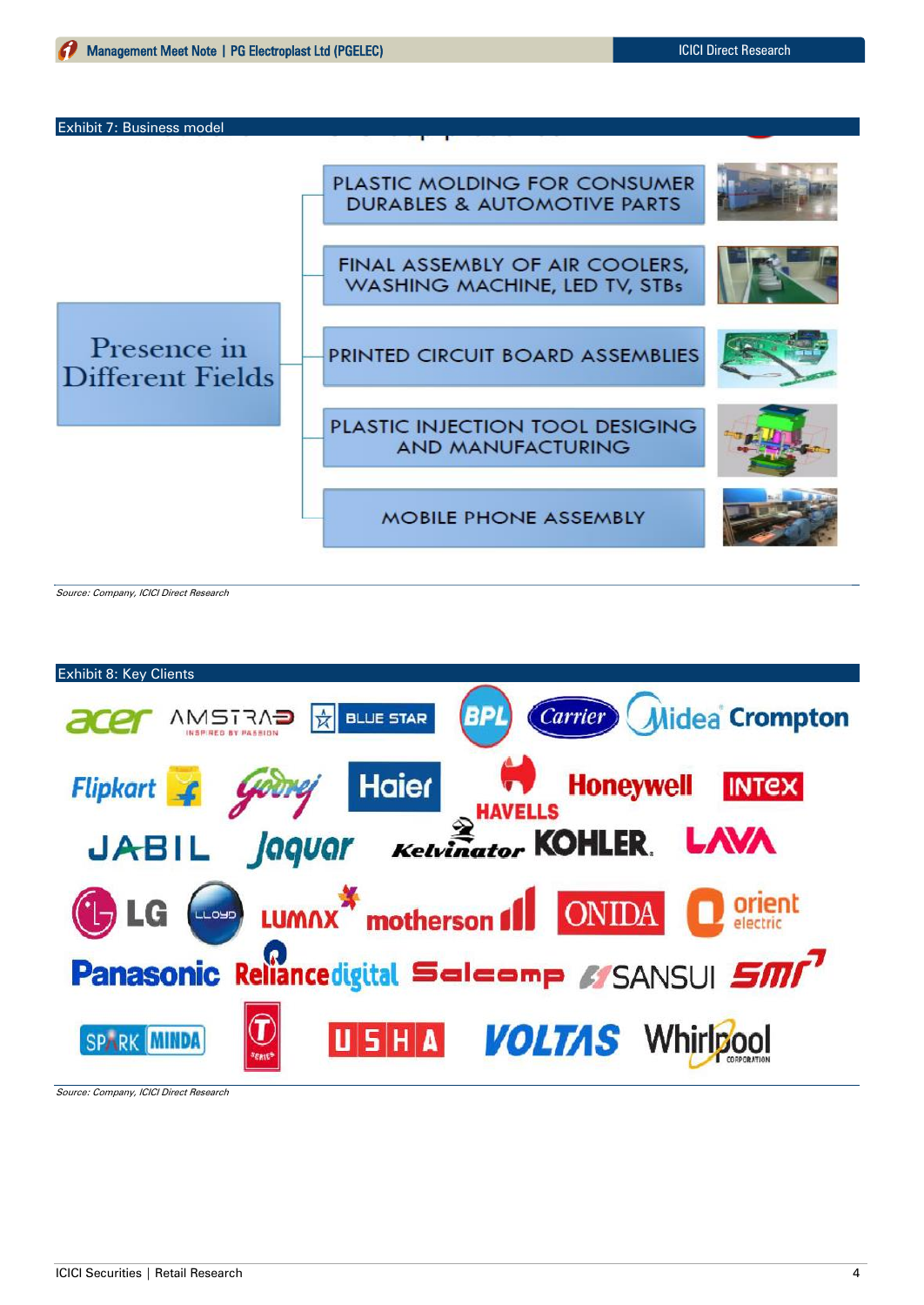## Financial summary

| <b>Exhibit 11: Profit and loss statement</b> |             |             |             | $\overline{\xi}$ crore |
|----------------------------------------------|-------------|-------------|-------------|------------------------|
| (Year-end March)                             | <b>FY18</b> | <b>FY19</b> | <b>FY20</b> | <b>FY21</b>            |
| Revenue                                      | 399.4       | 508.4       | 639.4       | 703.2                  |
| Growth (%)                                   |             | 27.3        | 25.8        | 10.0                   |
| Raw material expense                         | 284.4       | 399.1       | 503.7       | 556.5                  |
| <b>Employee expenses</b>                     | 34.9        | 40.1        | 53.9        | 55.0                   |
| Other expenses                               | 30.8        | 38.4        | 41.8        | 41.9                   |
| <b>Total Operating Exp</b>                   | 374.9       | 477.7       | 599.5       | 653.4                  |
| <b>EBITDA</b>                                | 24.6        | 30.7        | 39.9        | 49.8                   |
| Growth (%)                                   |             | 24.9        | 30.1        | 24.7                   |
| Depreciation                                 | 11.7        | 13.4        | 16.3        | 18.0                   |
| Interest                                     | 10.6        | 10.3        | 14.8        | 18.4                   |
| Other Income                                 | 5.3         | 3.2         | 2.5         | 2.6                    |
| <b>PBT</b>                                   | 7.5         | 10.2        | 9.3         | 15.1                   |
| <b>Total Tax</b>                             | 0.0         | 0.2         | 6.7         | 3.5                    |
| PAT                                          | 7.5         | 9.9         | 2.6         | 11.6                   |

| Exhibit 12: Cash flow statement |             |             | ₹ crore     |
|---------------------------------|-------------|-------------|-------------|
| (Year-end March)                | <b>FY19</b> | <b>FY20</b> | <b>FY21</b> |
| Profit after Tax                | 9.9         | 2.6         | 11.6        |
| Add: Depreciation               | 13.4        | 16.3        | 18.0        |
| (Inc)/dec in Current Assets     | $-38.8$     | $-41.4$     | $-55.4$     |
| Inc/(dec) in CL and Provisions  | 23.7        | 22.5        | 77.9        |
| Others                          | 10.3        | 14.8        | 18.4        |
| CF from operating activities    | 18.6        | 14.8        | 70.6        |
| (Inc)/dec in Investments        | 0.0         | 0.0         | $-0.2$      |
| (Inc)/dec in Fixed Assets       | $-37.4$     | $-49.4$     | $-37.9$     |
| <b>Others</b>                   | 0.0         | 1.4         | $-3.9$      |
| CF from investing activities    | $-37.4$     | $-48.0$     | $-41.9$     |
| Issue/(Buy back) of Equity      | 2.2         | 0.9         | 0.2         |
| Inc/(dec) in loan funds         | 3.1         | 55.0        | $-17.8$     |
| Dividend paid & dividend tax    | 0.0         | 0.0         | 0.0         |
| <b>Others</b>                   | 15.7        | $-11.0$     | $-14.0$     |
| CF from financing activities    | 21.0        | 44.9        | $-31.6$     |
| <b>Net Cash flow</b>            | 2.2         | 11.6        | $-3.0$      |
| Opening Cash                    | 4.1         | 6.3         | 17.9        |
| <b>Closing Cash</b>             | 6.3         | 17.9        | 15.0        |

Source: Company, ICICI Direct Research

| Exhibit 13: Balance sheet        |             |             |             | ₹ crore     |
|----------------------------------|-------------|-------------|-------------|-------------|
| (Year-end March)                 | <b>FY18</b> | <b>FY19</b> | <b>FY20</b> | <b>FY21</b> |
| Liabilities                      |             |             |             |             |
| <b>Equity Capital</b>            | 16.4        | 18.7        | 19.5        | 19.7        |
| <b>Reserve and Surplus</b>       | 114.4       | 150.4       | 156.7       | 172.8       |
| <b>Total Shareholders funds</b>  | 130.8       | 169.0       | 176.2       | 192.5       |
| <b>Total Debt</b>                | 115.2       | 118.3       | 173.3       | 155.5       |
| Other non current liabiliti      | 0.3         | 0.2         | 2.7         | 5.6         |
| <b>Total Liabilities</b>         | 246.3       | 287.4       | 352.2       | 353.6       |
| Assets                           |             |             |             |             |
| <b>Gross Block</b>               | 201.4       | 228.0       | 305.2       | 340.2       |
| Less: Acc Depreciation           | 22.2        | 35.4        | 51.4        | 67.1        |
| <b>Total Fixed Assets</b>        | 202.2       | 226.2       | 259.3       | 279.1       |
| Investments                      | 0.0         | 0.0         | 0.0         | 0.2         |
| Inventory                        | 59.3        | 68.3        | 84.6        | 92.6        |
| <b>Debtors</b>                   | 50.7        | 84.7        | 101.2       | 147.3       |
| <b>Loans and Advances</b>        | 0.2         | 0.2         | 0.2         | 0.3         |
| Other CA                         | 22.3        | 18.1        | 26.7        | 27.9        |
| Cash                             | 4.1         | 6.3         | 17.9        | 15.0        |
| <b>Total Current Assets</b>      | 136.6       | 177.6       | 230.6       | 283.0       |
| Creditors                        | 65.0        | 91.5        | 106.3       | 153.3       |
| Provisions                       | 3.9         | 4.7         | 6.4         | 6.0         |
| Other CL                         | 32.9        | 29.2        | 35.3        | 66.4        |
| <b>Total Current Liabilities</b> | 101.7       | 125.5       | 147.9       | 225.8       |
| Net current assets               | 34.9        | 52.1        | 82.7        | 57.2        |
| Other non current assets         | 9.2         | 9.1         | 10.3        | 17.1        |
| <b>Total Assets</b>              | 246.3       | 287.4       | 352.2       | 353.6       |

Source: Company, ICICI Direct Research

| Exhibit 14: Key ratios     |             |             |             |             |
|----------------------------|-------------|-------------|-------------|-------------|
| (Year-end March)           | <b>FY18</b> | <b>FY19</b> | <b>FY20</b> | <b>FY21</b> |
| Per share data (₹)         |             |             |             |             |
| <b>EPS</b>                 | 4.0         | 5.3         | 1.3         | 5.9         |
| Cash EPS                   | 10.3        | 12.5        | 9.6         | 15.1        |
| <b>BV</b>                  | 70.1        | 90.6        | 89.5        | 97.7        |
| <b>DPS</b>                 | 0.0         | 0.0         | 0.0         | 0.0         |
| Operating Ratios (%)       |             |             |             |             |
| <b>EBITDA Margin</b>       | 6.1         | 6.0         | 6.2         | 7.1         |
| <b>PAT Margin</b>          | 1.9         | 2.0         | 0.5         | 1.7         |
| <b>Asset Turnover</b>      | 2.0         | 2.2         | 2.1         | 2.1         |
| <b>Inventory Days</b>      | 54.2        | 49.0        | 48.3        | 48.1        |
| Debtor Days                | 46.3        | 60.8        | 57.8        | 76.4        |
| <b>Creditor Days</b>       | 59.4        | 65.7        | 60.7        | 79.6        |
| Return Ratios (%)          |             |             |             |             |
| RoE                        | 5.7         | 5.9         | 1.8         | 6.4         |
| RoCE                       | 7.4         | 7.1         | 7.4         | 9.7         |
| RoIC                       | 5.3         | 6.5         | 6.7         | 8.3         |
| Valuation Ratios (x)       |             |             |             |             |
| P/E                        | 163.2       | 122.9       | 490.4       | 110.9       |
| EV / EBITDA                | 57.1        | 45.7        | 36.2        | 28.7        |
| EV / Net Sales             | 3.5         | 2.8         | 2.3         | 2.0         |
| Market Cap / Sales         | 3.2         | 2.5         | 2.0         | 1.8         |
| <b>Price to Book Value</b> | 9.3         | 7.2         | 7.3         | 6.7         |
| <b>Solvency Ratios</b>     |             |             |             |             |
| Debt / Equity              | 0.9         | 0.7         | 1.0         | 0.8         |
| <b>Current Ratio</b>       | 1.9         | 1.8         | 1.9         | 1.7         |
| <b>Quick Ratio</b>         | 1.1         | 1.1         | 1.1         | 1.1         |

Source: Company, ICICI Direct Research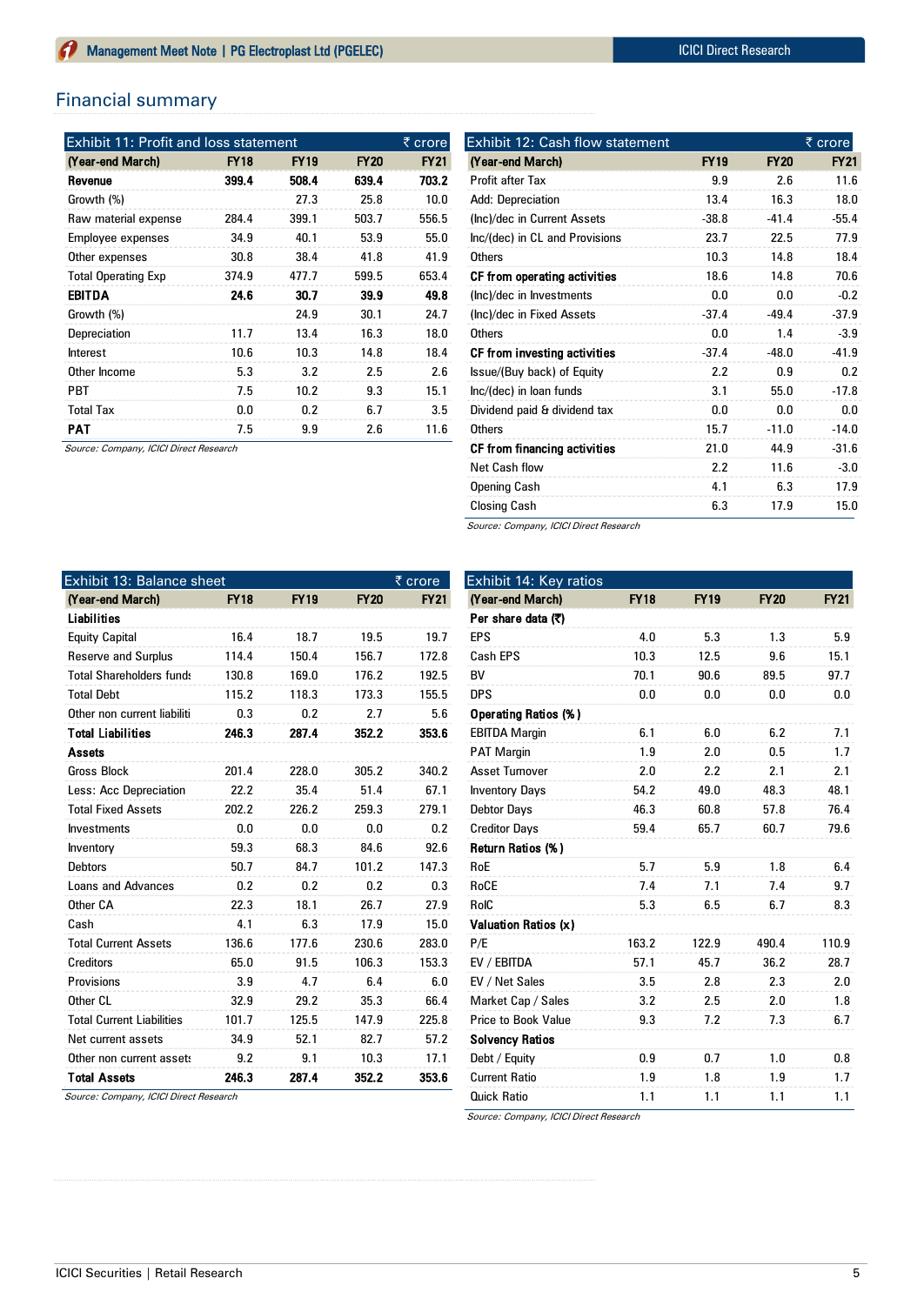# RATING RATIONALE

ICICI Direct endeavours to provide objective opinions and recommendations. ICICI Direct assigns ratings to companies that are coming out with their initial public offerings and then categorises them as Subscribe, Subscribe for the long term and Avoid.

Subscribe: Apply for the IPO

Avoid: Do not apply for the IPO

Subscribe only for long term: Apply for the IPO only from a long term investment perspective (>two years)



Pankaj Pandey **Mandey Read – Research East Communist Pankaj.pandey@icicisecurities.com** 

ICICI Direct Research Desk, ICICI Securities Limited, 1st Floor, Akruti Trade Centre, Road No 7, MIDC, Andheri (East) Mumbai – 400 093 research@icicidirect.com